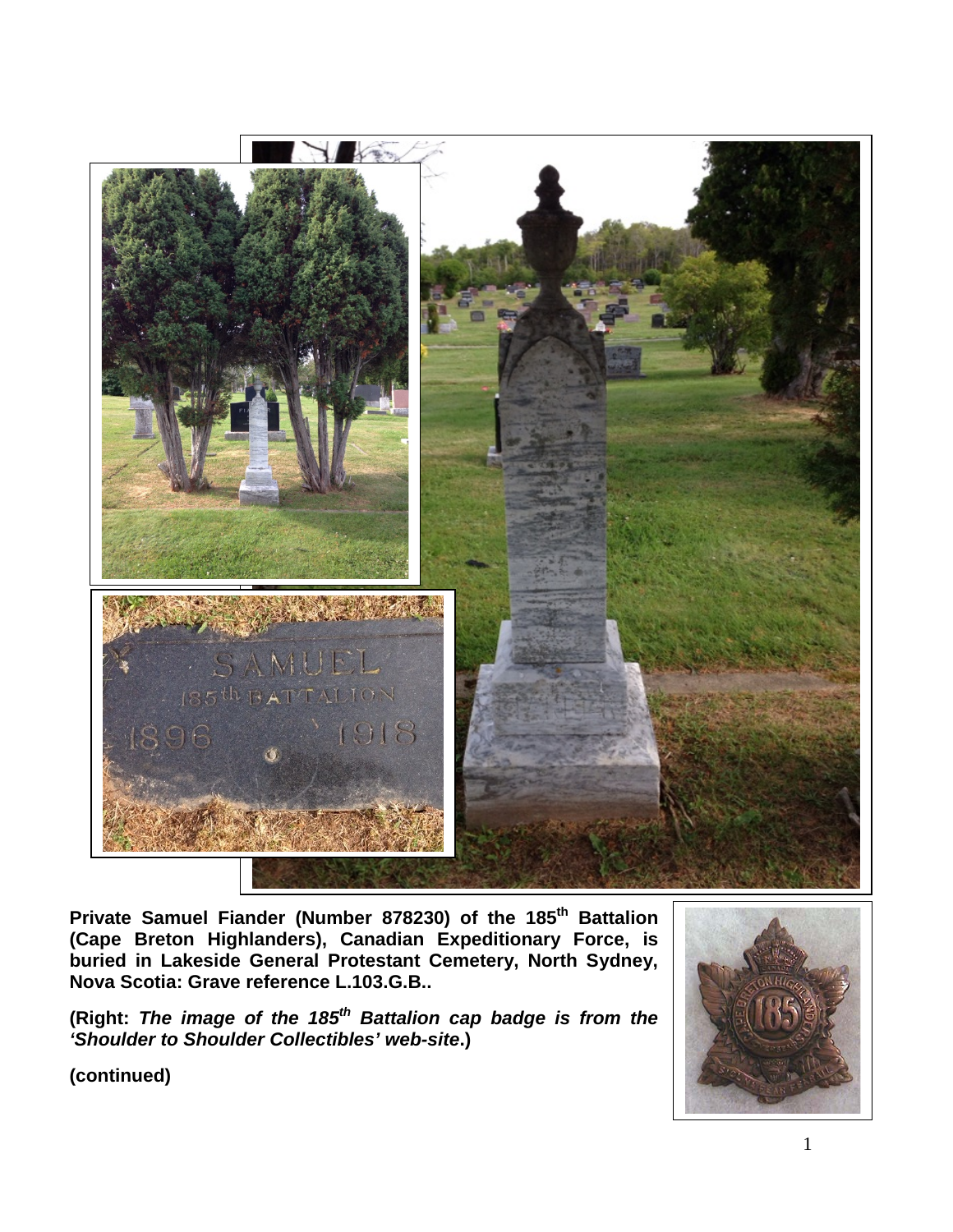**His occupations prior to military service recorded as both those of** *sailor* **and** *painter***, Samuel Fiander spent only some four years of his early childhood in the Dominion of Newfoundland before emigrating with his parents and three siblings born by that time, to the port and mining-town of North Sydney in the year 1901 (a second source has 1900). There the family was to welcome at least two more children.**

**His first pay records show that it was in North Sydney – Catherine Street, there in the town having been his address at the time - on March 13 of 1916 that Samuel Fiander enlisted, that being the date on which he was first remunerated for his services to the 185th Battalion (***Cape Breton Highlanders***), by which unit he had been** *taken on strength***, thereupon to be attached to 'C' Company.**

**By April 12 Private Fiander had made his way to the town of Broughton\*, only some twenty kilometres distant to the south of the industrial city of Sydney and the site of the training centre and headquarters for the 185th Battalion. On that same date underwent a medical examination, a procedure which was to pronounce him as…***fit for the Canadian Over-Seas Expeditionary Force***. He was then to be attested, his oath being witnessed by a local Justice of the Peace.**

*\*Broughton had been a 'company town', developed towards the end on the nineteenth century by the Cape Breton Coal, Iron & Railway Company. Apparently too much money had been spent on it as the company went bankrupt in 1907 and the town was to soon be abandoned. At the outset of the Great War it was taken over by the Canadian Army and, more particularly, by the 185th Battalion (Cape Breton Highlanders).*



**(Right above:** *The image of recruits of the 185th Battalion on the march in the town of Broughton – the event cited as perhaps taking place in the year 1915 – is from the Cape Breton University Archives***.)**

**It was then to be only a matter of a further two weeks April 26, before the formalities of his enlistment were officially concluded: it was on that date that the commanding officer of the 185th Battalion, Lieutenant Colonel Frank Parker-Day declared – on paper – that…***878230 Pte. Samuel Fiander…having been finally approved and inspected by me this day…I certify that I am satisfied with the correctness of this Attestation.*

**By this time, Private Fiander had already spent those two intervening weeks since his attestation on April 12, undergoing some basic training in the town of Broughton.** 

**However, this posting was not to last much longer than another six weeks. By that time, the authorities had decided to create a** *Nova Scotia Highland Brigade***, this to comprise the 185th, the 85th, the 193rd and the 219th Battalions of Canadian Infantry. On May 23 of 1915 these four formations were assembled to train together at** *Camp Aldershot***, Nova Scotia, where the** *Brigade* **then spent the entire summer before receiving its colours on September 28, two weeks before its departure for** *overseas service***.**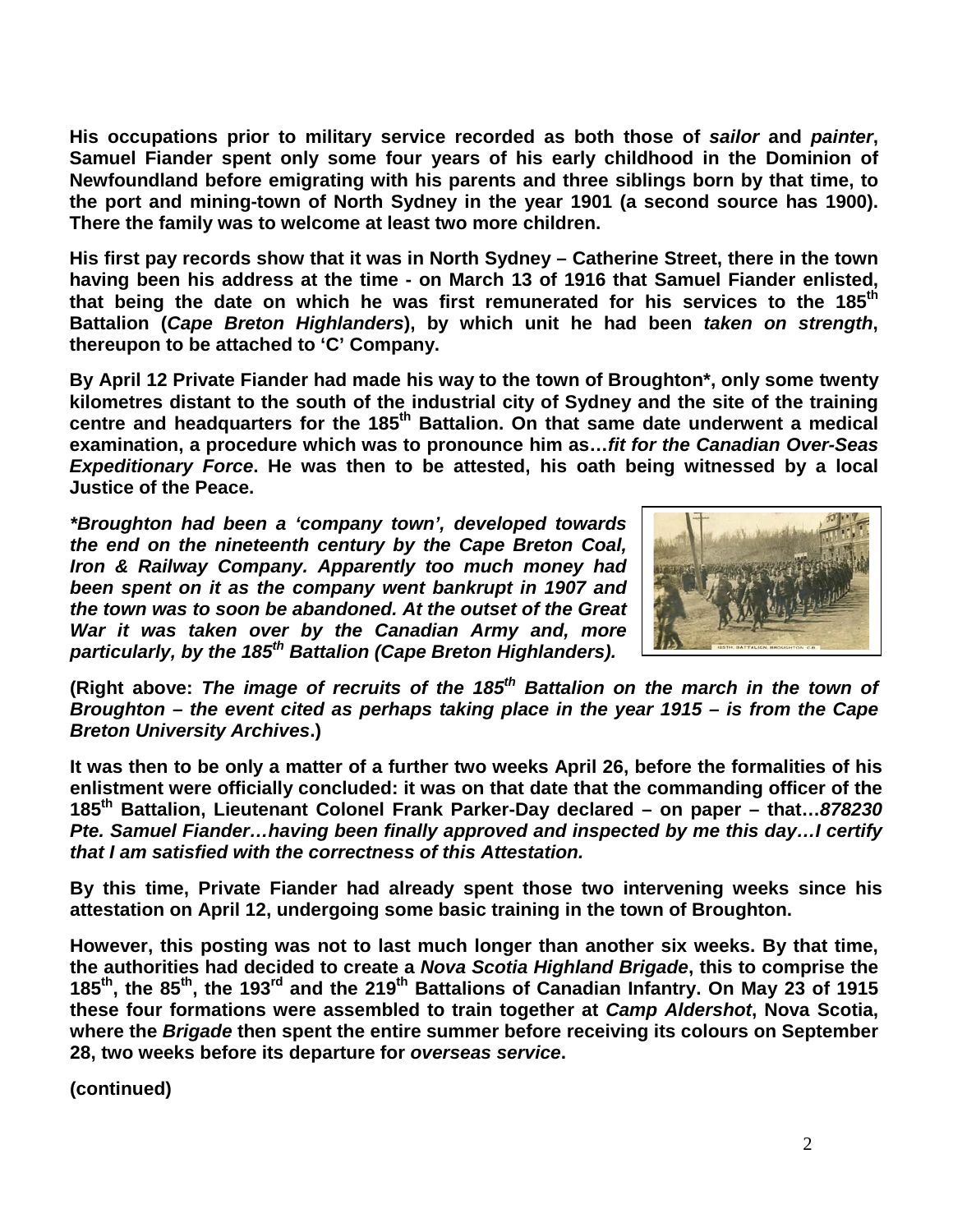**Apart from that summer of 1916 having been a time of training, the period spent at**  *Aldershot* **had also been the occasion for Private Fiander to pen a Will on August 23, a document in which he was to bequeath his all to his mother, Ellen. Some five weeks later again, as of the first day of October, 1916, and just prior to his crossing of the Atlantic, Private Fiander was to allocate a monthly twenty dollars from his pay, also to his mother.**

**At seven o'clock in the evening of October 11, 1916, the one-thousand thirty-eight officers and** *other ranks* **of the 185th Overseas Battalion embarked onto His Majesty's Transport**  *Olympic* **in the harbour at Halifax. Earlier that day the 85th and the 188th Battalions had**  gone on board, to be followed on the morrow by the 219<sup>th</sup> and the 193<sup>rd</sup>.

**(Right below:** *HMT Olympic on the right lies at anchor along with HM Hospital Ship Aquitania, centre, at Mudros Bay in the autumn of 1915.* **– from a photograph from the**  *Imperial War Museum, London***)**

**On October 13th - at about eleven o'clock in the morning - it**  was the turn of the half-battalion of the 166<sup>th</sup> – five-hundred **three** *all ranks* **- the final unit, to march up the gangways before** *Olympic* **cast her lines and sailed towards the open sea. For the trans-Atlantic passage she was carrying some six-thousand military personnel.**



**The vessel arrived in the English west-coast port of Liverpool on October 18, some five days later, and the troops disembarked on the following day. The 185th Battalion was thereupon transported by train south-eastwards to** *Witley Camp* **in the southern reaches of the county of Surrey.** 

**The 185th Battalion (***Cape Breton Highlanders***) from then on is documented as having provided re-enforcements for Canadian forces already on the Continent. This was to last until February of 1918 when the remaining personnel of the unit was absorbed into the Canadian 17th (***Reserve***) Battalion.** 

**The Cape Breton Battalion's organizers had originally anticipated that it would be sent – in the company of the other three units of the** *Nova Scotia Highland Brigade* **– into** *active service* **on the Continent, but this was not to be\*.**

*\*Before the end of the Great War, Canada was to have despatched overseas more than two-hundred fifty battalions – although it is true that a number of these units, particularly as the conflict progressed, were below full strength. At the outset, these Overseas Battalions all had presumptions of seeing active service in a theatre of war.*

*However, as it transpired, only some fifty of these formations were ever to be sent across the English Channel to the Western Front. By far the majority remained in the United Kingdom to be used as re-enforcement pools and they were gradually absorbed, particularly after January of 1917, by units that had by then been designated as Canadian Reserve Battalions.*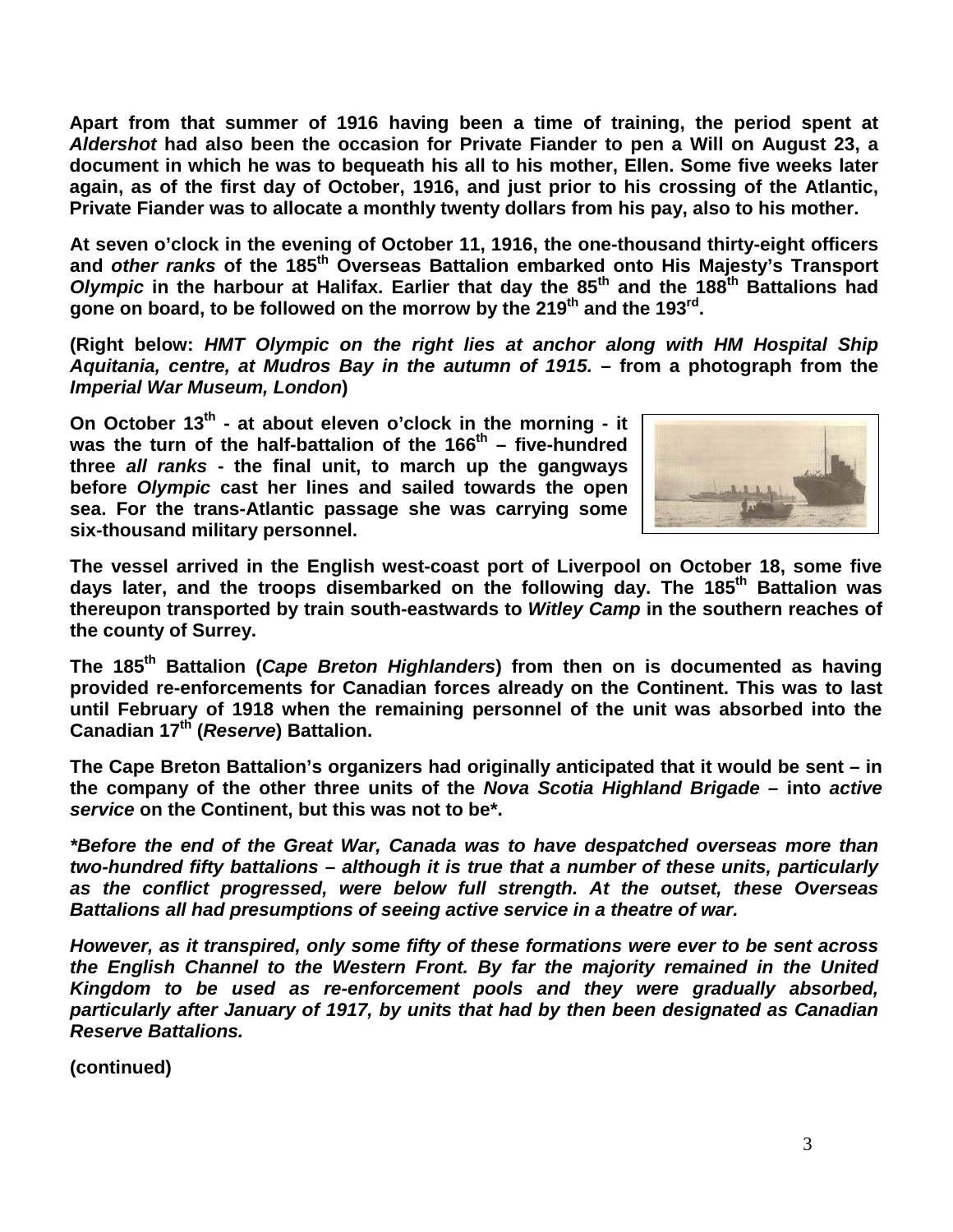**By the time of Private Fiander's arrival in England, the Canadian Corps had been involved in the** *First Battle of the Somme* **for two months during which time it had suffered terrible losses. It was to fill the depleted ranks of those depleted units that three-quarters of the newly-arrived** *Nova Scotia Highland Brigade* **were to be deployed.**



**(Right:** *Purportedly dead of the Somme awaiting burial* **– an unidentified photograph)**

**This distribution of re-enforcements was, however, to take some time – up until the aforementioned February of 1918, even though a number had already crossed the English Channel by the end of the year, 1916. In the case of Private Fiander, of course, it was never to come about at all.**

**On March 31 – April 1, 1917, he was admitted into the Military Hospital,** *Camp Bramshott***.**

**Excerpt from Case History dated 1/4/17:** *Arrived October 18th 1916 – Carried on full duty until the week before Xmas when he was given light duty for a short time – returned to full duty on January 17th but was put in quarantine as a mumps contact – and while in quarantine he began to get sick…on April 1st was sent to hospital.*

**He was promptly diagnosed as suffering from pulmonary tuberculosis, the disease developing with such rapidity that on April 10, only ten days after his admission, a Medical Board categorized him as…***Class 'F': To be invalided to Canada* 

**He was struck off strength almost immediately by his 185th Battalion, on April 12 - to be transferred to the responsibility of the Nova Scotia Regimental Depot also at** *Camp Bramshott***. He was to remain, however, receiving care in hospital until May 11 when he was transferred to a hospital ship for transport to Canada.**

**The ship was His Majesty's Hospital Ship** *Letitia* **which sailed on the same May 11, 1917, from Liverpool with her complement of returning wounded. She entered the port of Halifax ten days later, on May 21.**

**(Right:** *The image of Letetia is from the Old Ship Picture Galleries web-site. The ship was later to run aground in fog on August 1, 1917, at Portuguese Cove in Halifax Harbour. It was to prove impossible to re-float her and she eventually split in two. There was a single fatality, a stoker who drowned while attempting to swim ashore***.)**



**On the following day again, May 22 – having been once more transferred bureaucratically, on this occasion to the Military Hospital in Halifax - Private Fiander was to be admitted into the Nova Scotia Sanatorium in Kentville. It was there, nine months later, that he was to end his days.**

*18/2/18 – reporting on the death of #878230 Pte. Samuel Fiander*